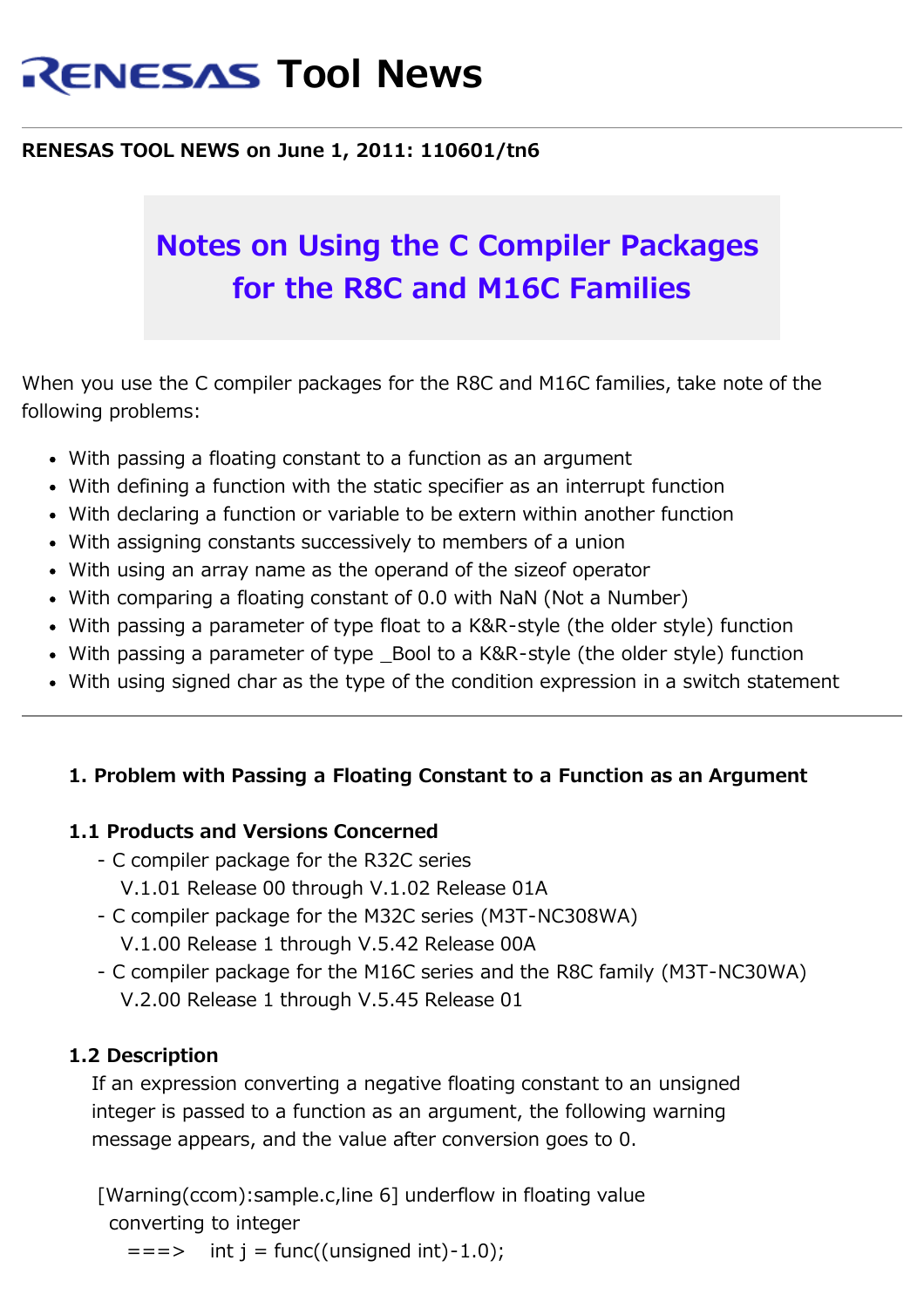## **1.3 Conditions**

This problem arises if the following conditions are all satisfied:

- (1) An argument to a function is a negative floating constant. Here, the constant can be a variable or expression that is replaced with a constant by optimization.
- (2) The constant in (1) is cast to any of the following types:
	- (a) char

 Except when compile option -fsigned\_char (-fSC) is used in the C compiler for the R32C series.

- (b) unsigned char
- (c) unsigned short
- (d) unsigned int
- (e) unsigned long
- (f) unsigned long long

Example:

```
 ---------------------------------------------------------------------
   #include <stdio.h>
  int func(int x) { return x; }
   void main(void)
   {
     int i = (unsigned int)-1.0;
     int j = func((unsigned int)-1.0); /* Conditions (1) and (2) */
     if (i != i) {
        printf("NG (i, j) = (% (j, j)) = (*d, %d)*n", (i, j);
                /* Constants i and j go to -1 and 0 respectively */ } else {
        printf("OK\n", i, j);
      }
   }
 ---------------------------------------------------------------------
```
## **1.4 Workaround**

 Before calling the function involved in Condition (1), assign the constant that is cast in Condition (2) to a temporary variable, and then pass the temporary variable to the function as an argument.

Example:

```
 -----------------------------------------------------------------
 #include <stdio.h>
int func(int x) { return x; }
 void main(void)
 {
  int i = (unsigned int)-1.0;
```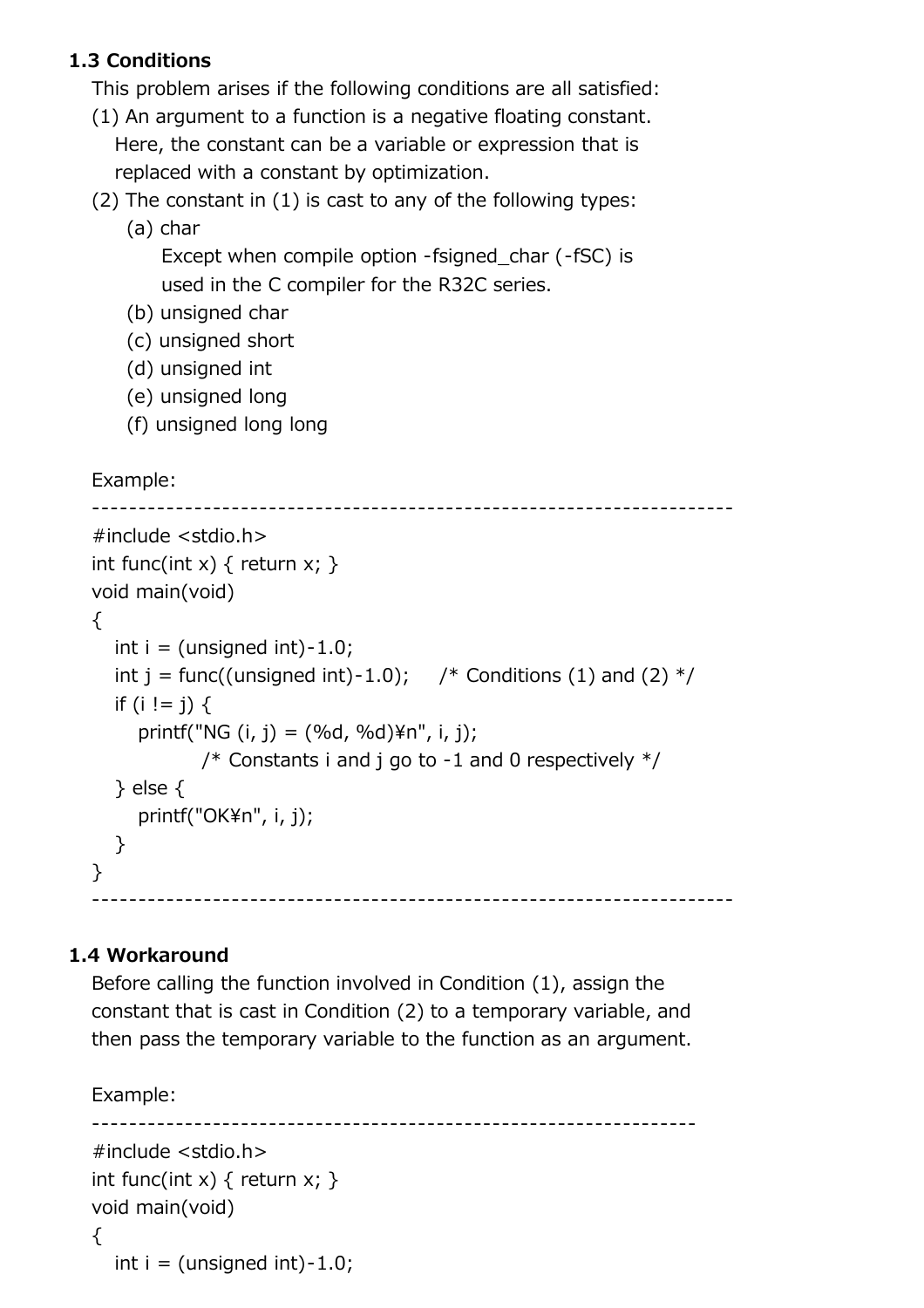```
unsigned int tmp = (unsigned int)-1.0; /* temp defined */int i = func(tmp);
     if (i != j) {
       printf("NG (i, j) = 1(%d, %d)\n", i, j);
      } else {
       printf("OK\n", i, j);
     }
   }
 -----------------------------------------------------------------
```
## **1.5 Schedule of Fixing the Problem**

 In the C compiler package for the R32C series and the one for the M32C series (M3T-NC308WA), we have no plan to fix this problem. In the C compiler package for the M16C series and the R8C family (M3T-NC30WA), we are fixing this problem in the next release of the V.5X product.

## **2. Problem with Defining a Function with the static Specifier**

## **as an Interrupt Function**

## **2.1 Products and Versions Concerned**

- C compiler package for the R32C series V.1.01 Release 00 through V.1.02 Release 01A
- C compiler package for the M32C series (M3T-NC308WA)
	- V.5.20 Release 1 through V.5.42 Release 00A
- C compiler package for the M16C series and the R8C family (M3T-NC30WA) V.5.30 Release 1 through V.5.45 Release 01

## **2.2 Description**

 If an interrupt function is defined by using the #pragma interrupt preprocessing directive including a number of the interrupt vector, no code may be generated for the function, and the address of the function be not set in the variable interrupt vector table. As a result, this function cannot be called if interrupts are generated.

## **2.3 Conditions**

This problem arises if the following conditions are all satisfied:

- (1) The following compile options are used:
	- In the C compiler package for the R32C series:
		- $-$ Ofile inline $[=$ <filename> $[$ ,...]]  $(-$ OFI $[=$ <filename> $[$ ,...]])
	- In the C compiler package M3T-NC308WA or M3T-NC30WA:
		- -Oforward function to inline (-OFFTI) together with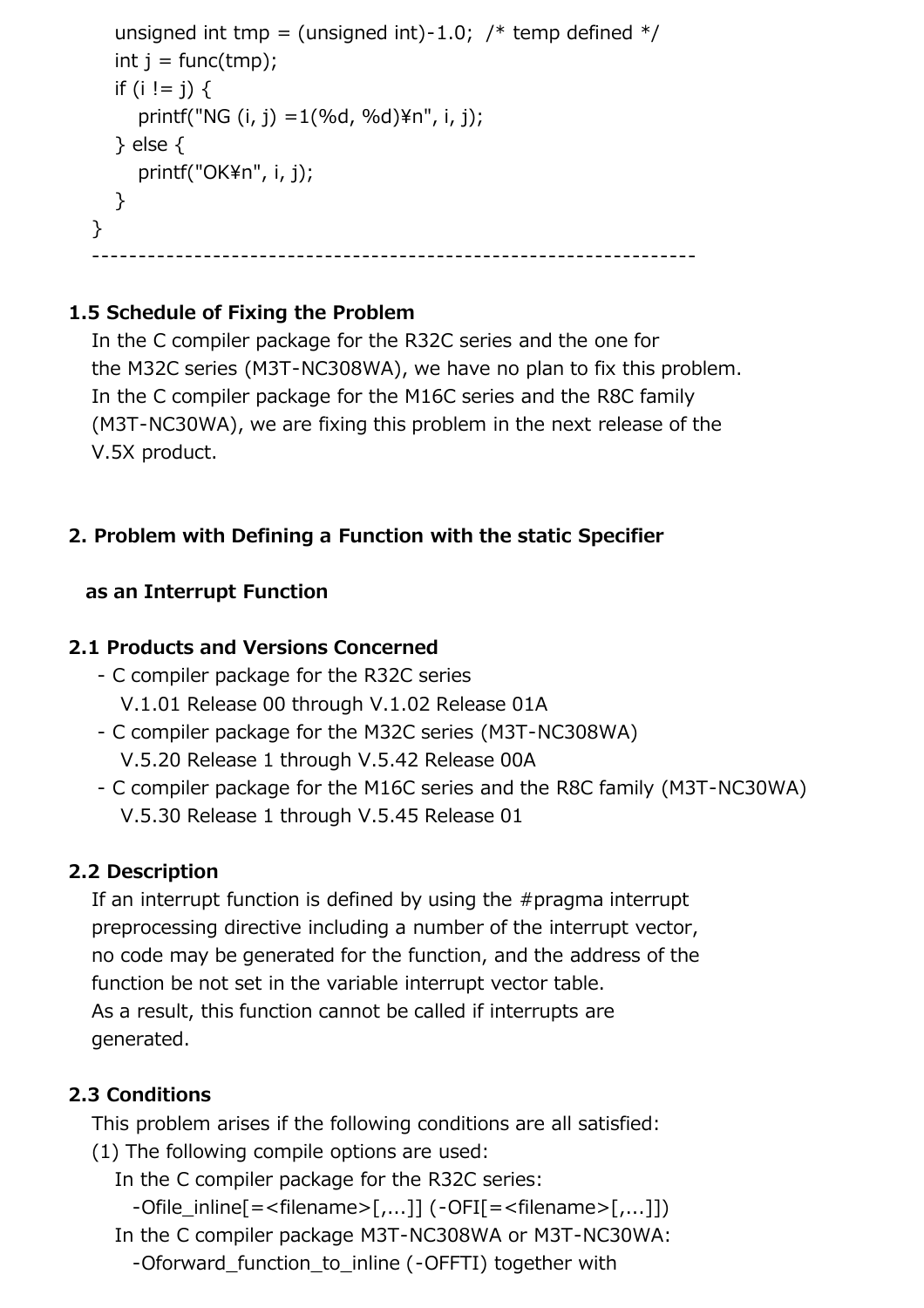any of the following:

 -O, -O1 through -O5, -OR\_MAX (-ORM), -OR, -OS\_MAX (-OSM), and -OS

- (2) A function is defined by using the storage class specifier static.
- (3) The function in (2) is defined by using #pragma interrupt including a number of the interrupt vector.
- (4) No call is made to the function in (2) or no reference is made to its address.

Example:

```
 -----------------------------------------------------------------
  # pragma interrupt func(vect=31) /* Condition (3) */static void func(void) \frac{1}{2} /* Condition (2) \frac{1}{2} {
   }
 -----------------------------------------------------------------
```
 In this example, no code can be generated for the function, and the address of the function cannot be set in the variable interrupt vector table because the static function, which is not referenced, is removed by optimization. So this function cannot be called if interrupts are generated.

## **2.4 Workaround**

Do not use -Ofile inline $[=$  -filename > $[$ ....]] and -Oforward function to inline (-OFFTI).

## **2.5 Schedule of Fixing the Problem**

 In the C compiler package for the R32C series and the one for the M32C series (M3T-NC308WA), we have no plan to fix this problem. In the C compiler package for the M16C series and the R8C family (M3T-NC30WA), we are fixing this problem in the next release of the V.5X product.

## **3. Problem with Declaring a Function or Variable to Be extern within**

## **Another Function**

## **3.1 Products and Versions Concerned**

- C compiler package for the R32C series V.1.01 Release 00 through V.1.02 Release 01A
- C compiler package for the M32C series (M3T-NC308WA) V.5.00 Release 1 through V.5.42 Release 00A
- C compiler package for the M16C series and the R8C family (M3T-NC30WA) V.1.00 Release 1 through V.5.45 Release 01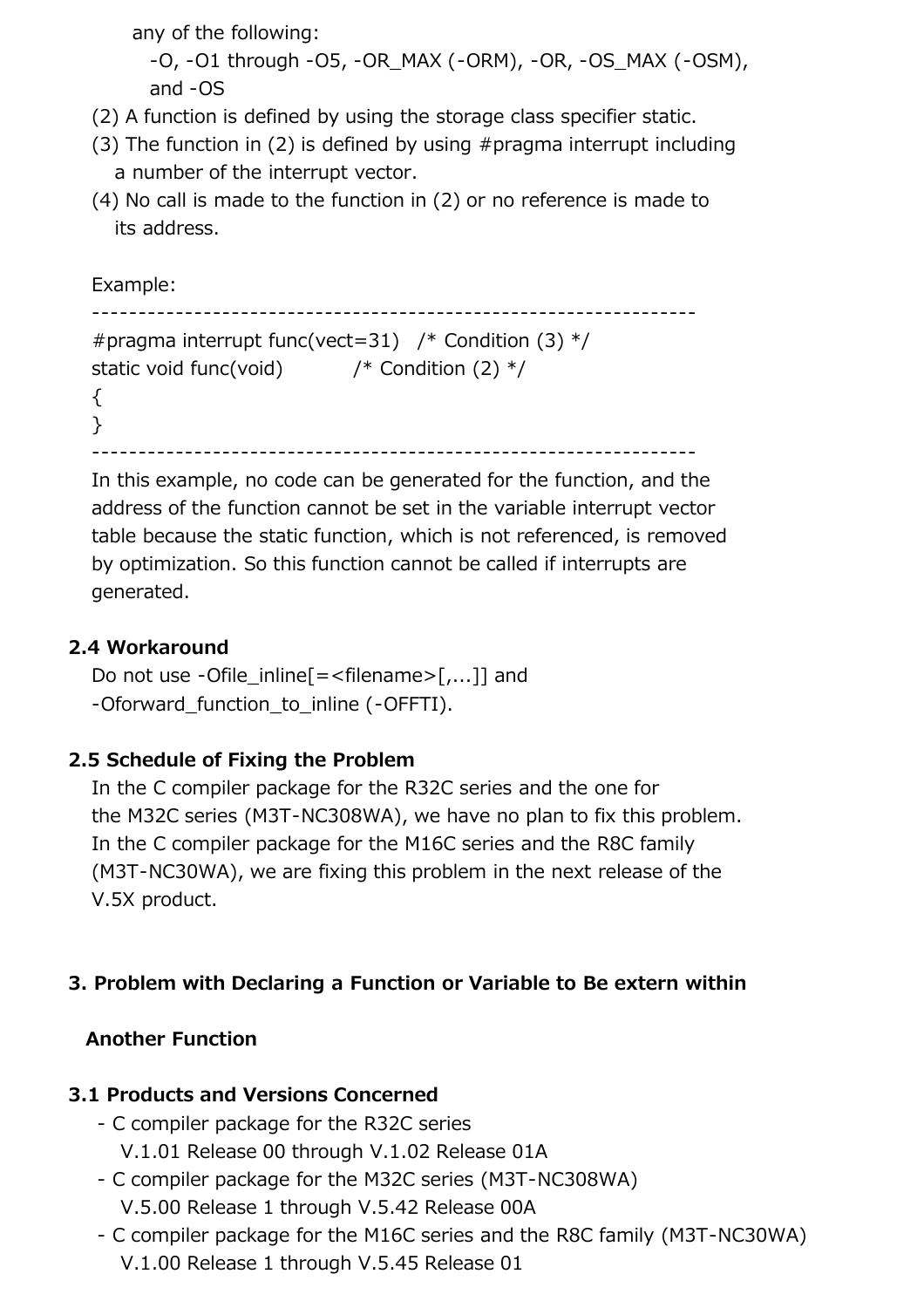## **3.2 Description**

 When a function or variable (B) that has the same name as the function or variable (A) declared at the file scope is declared to be extern within another function (C), no error arises and incorrect code is generated even if the types of both functions or variables (A and B) are different from each other. As a result, the following symptoms arise:

- For the function:

If a function (B) that has been declared within another function

(C) is called, an incorrect argument may be passed to it (B).

 Or, the return value of this function (B) may be received incorrectly.

- For the variable:

 The variable (B) declared within a function (C) or its adjacent variable may take an incorrect value.

## **3.3 Conditions**

This problem arises if the following conditions are all satisfied:

- (1) A variable or function (A) is declared at the file scope.
- (2) A variable or function (B) that has the same name as and the different type from the variable or function (A) in (1) is declared to be extern in another function (C).
- (3) Within "another function" (C) and at a position where the extern declaration is valid in (2), the variable (B) declared to be extern in (2) is accessed, or the function (B) declared to be extern is called.

```
 Example in function:
```

```
 -----------------------------------------------------------------
 #include <stdio.h>
static long double func(long double, ...); \frac{1}{2} Condition (1) \frac{1}{2} void main(void)
{
  extern long double func(float, ...); /* Condition (2) */
   long double rtn = func(1.0f); \frac{1}{2} /* Condition (3) */
   if (rtn != 1.0f) {
      printf("NG\n");
    } else {
      printf("OK\n");
    }
 }
static long double func(long double x, ...) /* Condition (1) */ {
    return x;
 }
```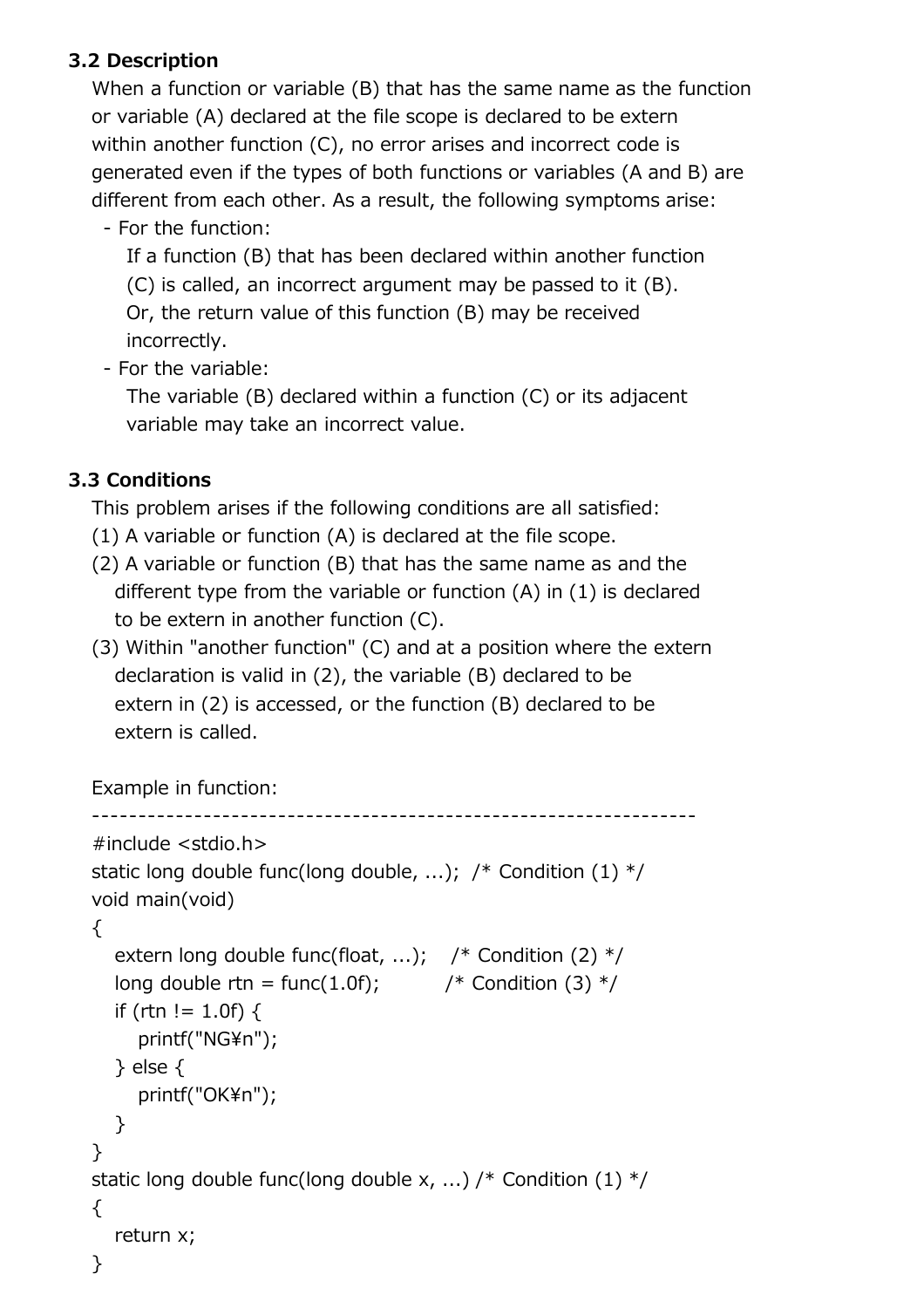-----------------------------------------------------------------

 In this example, no error arises, and argument x of type float is passed instead of the correct argument of type long double.

Example in variable:

```
 ---------------------------------------------------------
 #include <stdio.h>
static short x = 0; /* Condition (1) */
static short y = 0;
 void main(void)
{
  extern long x; \frac{1}{x} Condition (2) */
  x = 0xffff0000UL; /* Condition (3) */
  if (y := 0) {
     printf("NG\n");
   } else {
     printf("OK\n");
   }
 }
              ---------------------------------------------------------
```
 In this example, no error arises, and a change is made to the value of variable y instead of the correct value of variable x.

#### **3.4 Workaround**

 Match up the type of the function or variable (A) declared at the file scope with that of the function or variable (B) that has the same name as the function or variable (A) and has been declared to be extern within another function (C).

```
 Example in function:
   ----------------------------------------------------------------------
   #include <stdio.h>
   static long double func(long double, ...);
   void main(void)
   {
      extern long double func(long double, ...); 
                    /* Argument type matched up with long double */ . . . . . . . . . . . . . . . . . . . . . . . . . . . .
   }
    . . . . . . . . . . . . . . . . . . . . . . . . . . . .
 ----------------------------------------------------------------------
   Example in variable:
                            ----------------------------------------------------------------------
   #include <stdio.h>
```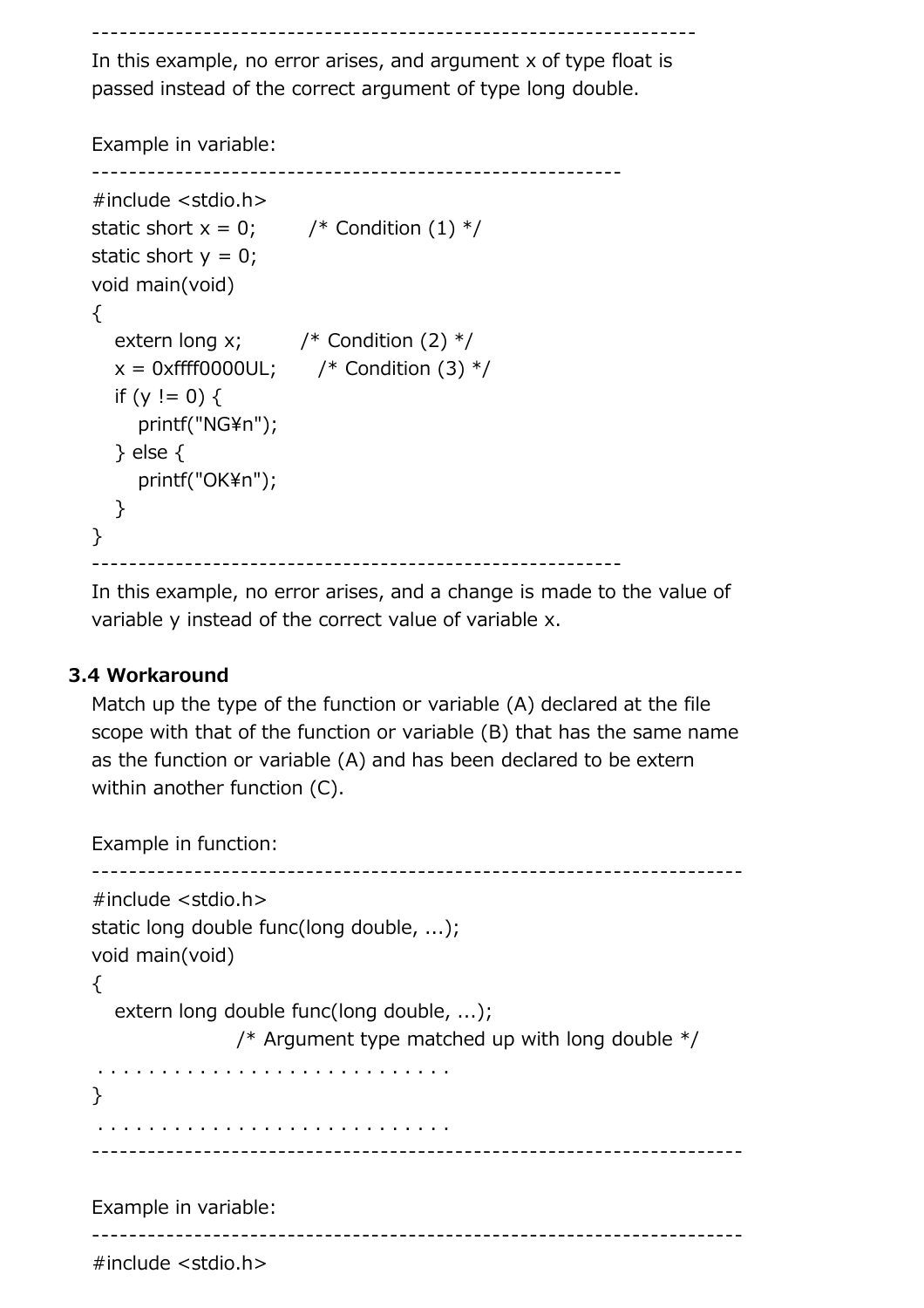```
static short x = 0;
  static short y = 0;
   void main(void)
   {
     extern short x; \frac{1}{2} Variable type matched up with short \frac{1}{2} . . . . . . . . . . . . . . . . . . . . . . . . . . . .
   }
    . . . . . . . . . . . . . . . . . . . . . . . . . . . .
 ----------------------------------------------------------------------
```
## **3.5 Schedule of Fixing the Problem**

 In the C compiler package for the R32C series and the one for the M32C series (M3T-NC308WA), we have no plan to fix this problem. In the C compiler package for the M16C series and the R8C family (M3T-NC30WA), we are fixing this problem in the next release of the V.5X product. (In V.6, the problem has already been fixed.)

## **4. Problem with Assigning Constants Successively to Members of a Union**

## **4.1 Products and Versions Concerned**

- C compiler package for the R32C series V.1.01 Release 00 through V.1.02 Release 01A
- C compiler package for the M32C series (M3T-NC308WA) V.3.10 Release 1 through V.5.42 Release 00A
- C compiler package for the M16C series and the R8C family (M3T-NC30WA) V.5.00 Release 1 through V.5.45 Release 01

## **4.2 Description**

 If constants are assigned successively to members of a union, assignment may be made in incorrect order.

## **4.3 Conditions**

This problem arises if the following conditions are all satisfied:

- (1) Any of the following optimizing options is used:
	- $-0$ ,  $-01$  through  $-05$ ,  $-05$ ,  $-08$ ,  $-05$  MAX ( $-05$ M), and  $-0R$  MAX ( $-0RM$ )
- (2) In the program exist three or more successive assignment expressions in which constants are assigned. Here, constants can be variables or expressions that are replaced with constants by optimization.
- (3) In the successive assignment expressions in (2) exist two assignment expressions in which constants are assigned to members of the same union, and these two assignment destinations are adjacent to each other.

In the two assignment expressions, the first is hereafter called A,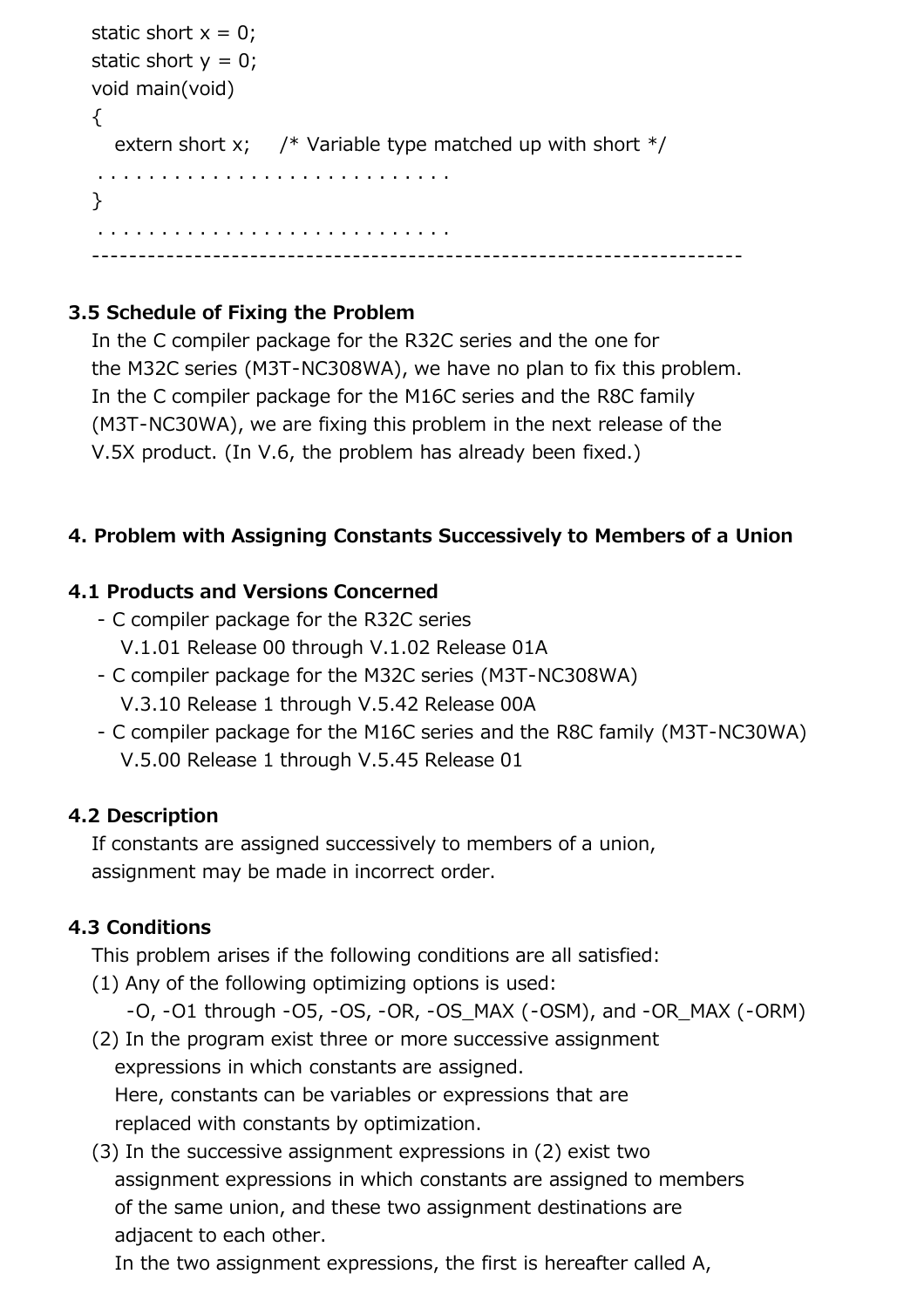and the second is B.

- (4) Between A and B exists assignment expression C, in which a constant is assigned to a member of the same union.
- (5) The assignment destinations of A and C are not adjacent.
- (6) The assignment destinations of B and C are overlapped.
- (7) The assignment destinations of A, B, and C are not qualified to be volatile.

```
 Example:
```

```
 -----------------------------------------------------------------------
 union{
   unsigned short unim01;
   unsigned short unim02;
  unsigned long unim05; /* In this example, uni[0].unim05 and
                         uni[1].unim01 are adjacent */
\} uni[2]; / Condition (7) */ int x;
 void func()
\{uni[1].unim01 = 0x1111; /* Condition (2), (3), A, and (5) */
  uni[0].unim02 = 0x2222; /* Condition (2), (4), and C */x = 0x1234; /* Condition (2) */
  uni[0].unim05 = 0x555555555; /* Conditions (2), (3), B, and (6) */ }
     -----------------------------------------------------------------------
```
 In this example, assignment expression B is performed ahead of C. So the result of assignment in B is modified by C.

## **4.4 Workaround**

 Place a dummy asm function immediately before assignment expression B. Example:

```
 ---------------------------------------------------------
 void func()
\{unif[1].unim[1] = 0 \times 1111;unif 01.unim02 = 0x2222;
  x = 0x1234;
  asm(); \frac{1}{2} /* Dummy asm() placed \frac{1}{2}unif 0].unim05 = 0 \times 555555555;
 }
      ---------------------------------------------------------
```
## **4.5 Schedule of Fixing the Problem**

 In the C compiler package for the R32C series and the one for the M32C series (M3T-NC308WA), we have no plan to fix this problem.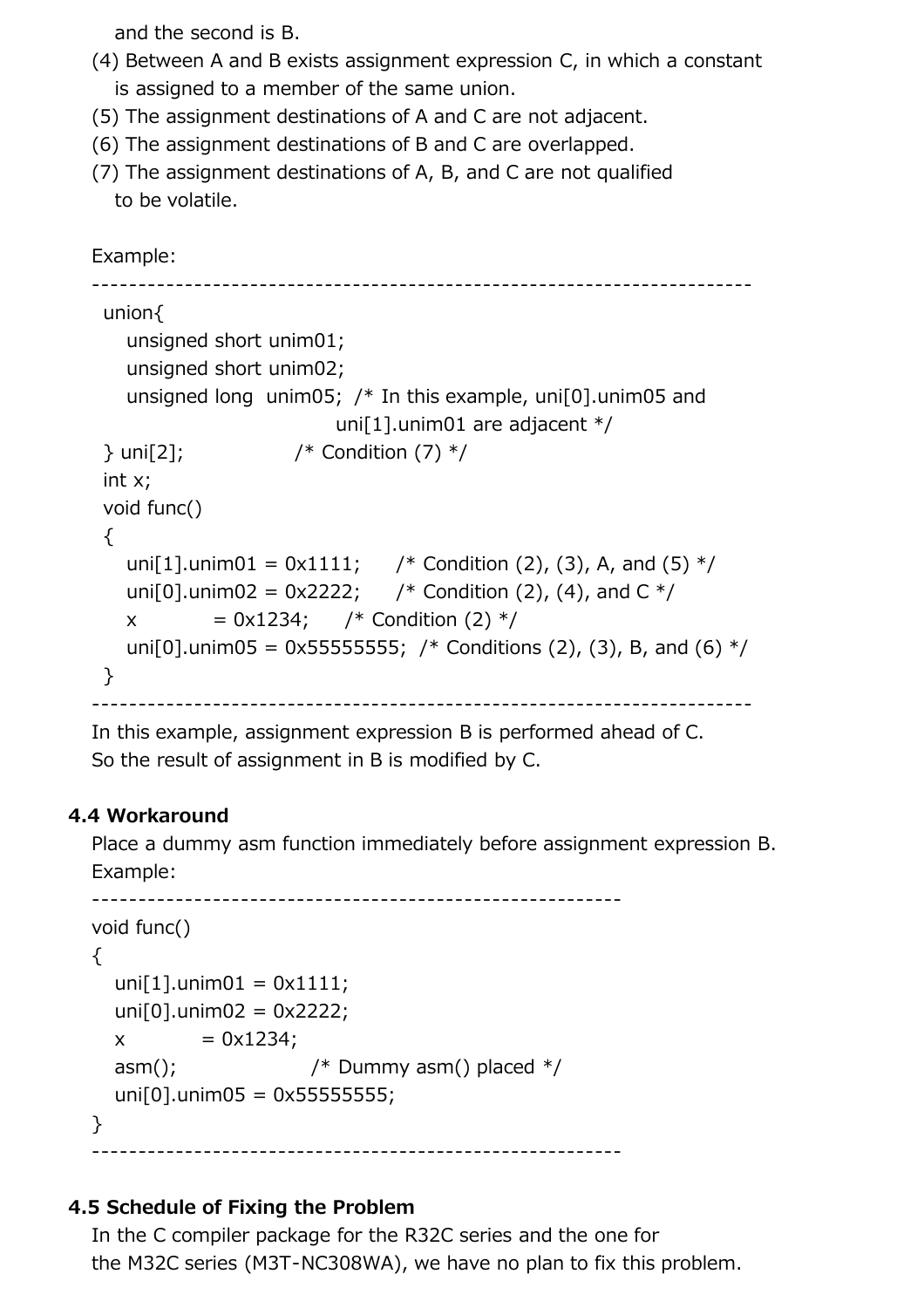In the C compiler package for the M16C series and the R8C family (M3T-NC30WA), we are fixing this problem in the next release of the V.5X product. (In V.6, the problem has already been fixed.)

#### **5. Problem with Using an Array Name as the Operand of the sizeof Operator**

## **5.1 Products and Versions Concerned**

- C compiler package for the R32C series V.1.01 Release 00
- C compiler package for the M32C series (M3T-NC308WA) V.1.00 Release 1 through V.5.41 Release 01A
- C compiler package for the M16C series and the R8C family (M3T-NC30WA)
	- V.1.00 Release 1 through V.5.45 Release 01

#### **5.2 Description**

 If the addition expression of an integer and an array name is used as the operand to the sizeof operator, not pointer size but array size is obtained as the result.

#### **5.3 Conditions**

This problem arises if the following conditions are all satisfied:

- (1) The size of type of the addition expression of an integer constant and an array name is obtained by using the sizeof operator.
- (2) In the addition expression in (1), the left operand of the addition operator is an integer constant, and the right one is an array name. Here, the left operand can be an constant expression that is changed to an integer constant by folding constants.

Example:

```
 ---------------------------------------------------------
 short far arr[30], i;
 void func(void)
 {
  i = sizeof(0+arr); \frac{1}{2} Conditions (1) and (2) \frac{1}{2} }
```
---------------------------------------------------------

 In this example, the sizeof operator does not give a correct value of 4, the size of expression &arr[0], but an incorrect value of 60, the size of the array.

#### **5.4 Workaround**

 Interchange the left and right operands of the addition operator; that is, put the array name at the left and the integer constant at the right.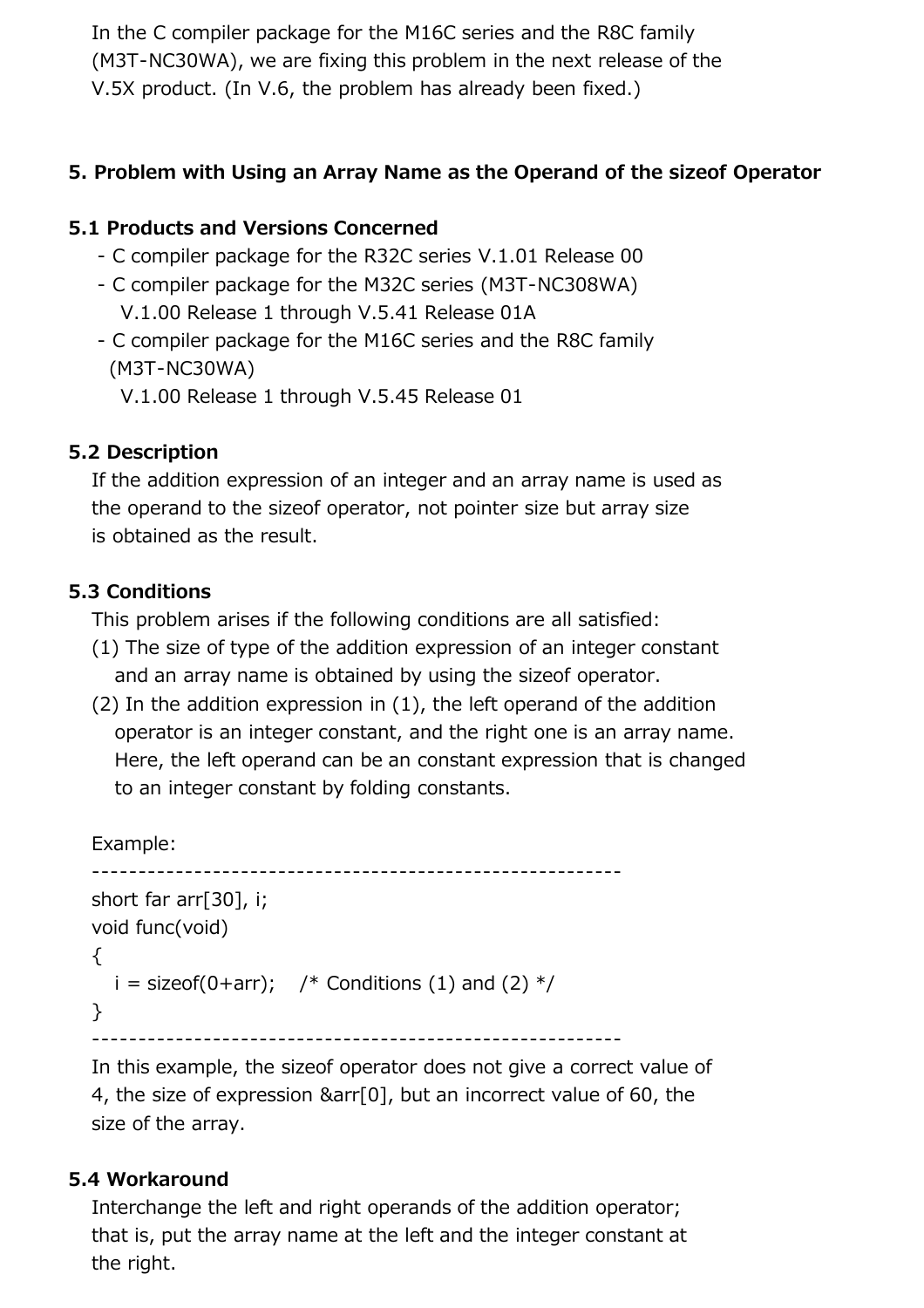```
 Example:
```

```
 -----------------------------------------------------------------
   short arr[30],i;
   void test(void)
  \{i = sizeof(arr+0); /* Left and right operands interchanged */ }
                           -----------------------------------------------------------------
```
## **5.5 Schedule of Fixing the Problem**

 In the C compiler package for the R32C series V.1.02 Release 00 and the one for the M32C series (M3T-NC308WA) V.5.42 Release 00, we have already fixed this problem.

 In the C compiler package for the M16C series and the R8C family (M3T-NC30WA), we are fixing this problem in the next release of the V.5X product. (In V.6, the problem has already been fixed.)

## **6. Problem with Comparing a Floating Constant of 0.0 with NaN (Not a Number)**

## **6.1 Products and Versions Concerned**

- C compiler package for the R32C series V.1.01 Release 00
- C compiler package for the M32C series (M3T-NC308WA) V.1.00 Release 1 through V.5.41 Release 01A
- C compiler package for the M16C series and the R8C family (M3T-NC30WA) V.2.00 Release 1 through V.5.45 Release 01

## **6.2 Description**

 If an equality or inequality operation is performed between 0.0 and NaN, the result may be interpreted to be equal.

 Here, NaN (Not a Number) is a special value represented by a type of floating-point number and is the value returned after such invalid operations as division of zero by zero, multiplication of zero by an infinity, and addition of positive and negative infinities.

## **6.3 Conditions**

This problem arises if the following conditions are all satisfied:

(1) Any of the following compile options is used:

```
-0, -01 through -05, -OR, -OS, -OR MAX (-ORM) and -OS MAX (-OSM)
```
- (2) An equality or inequality operation is performed
- (3) The one operand of the operation in (2) is the expression of a floating constant whose value is NaN.

Here, the expression of a floating constant can be a variable or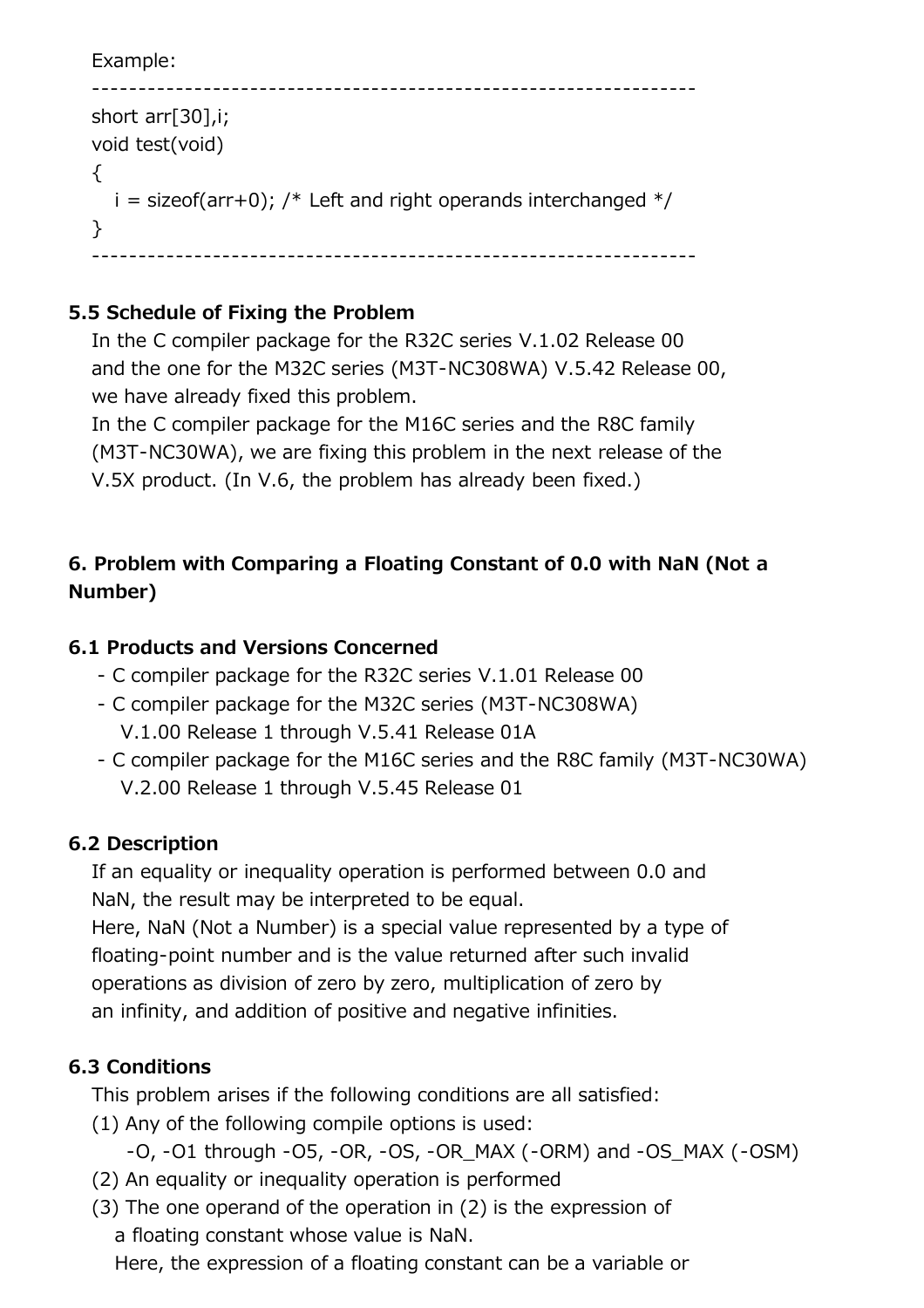expression that is replaced with a constant by optimization.

 (4) The other operand of the operation in (2) is a constant of 0.0. Here, the constant can be a variable or expression that is replaced with a constant by optimization.

Example:

```
 ------------------------------------------------------------------------
   int test(void)
   {
     float f = 1.797e + 308L + 0.001e + 308L;
     float f1 = 1.797e + 308L + 0.001e + 308L;
                  \frac{1}{2} Overflow makes variables f and f1 infinities \frac{1}{2}f / = f1; \frac{1}{2} /* Infinity divided by infinity results in NaN \frac{1}{2}/
     if (f == 0.0f) { /* Conditions (2), (3) and (4) */ return 0;
      }
      return 1;
   }
               ------------------------------------------------------------------------
```
 In this example, the result of the equality operation in the if statement is always interpreted to be true in error by optimization.

#### **6.4 Workaround**

 Change the constant in Condition (4) to a volatile variable with a value of 0.

Example:

```
 ----------------------------------------------------------------
 volatile float zero = 0.0f;
 int test(void)
 {
   float f = 1.797e + 308L + 0.001e + 308L;
   float f1 = 1.797e + 308L + 0.001e + 308L;
   f /= f1;
   if (f == zero) {
             \frac{1}{2} A volatile variable with a value of 0 used \frac{1}{2} return 0;
    }
    return 1;
 }
       ----------------------------------------------------------------
```
#### **6.5 Schedule of Fixing the Problem**

 In the C compiler package for the R32C series V.1.02 Release 00 and the one for the M32C series (M3T-NC308WA) V.5.42 Release 00,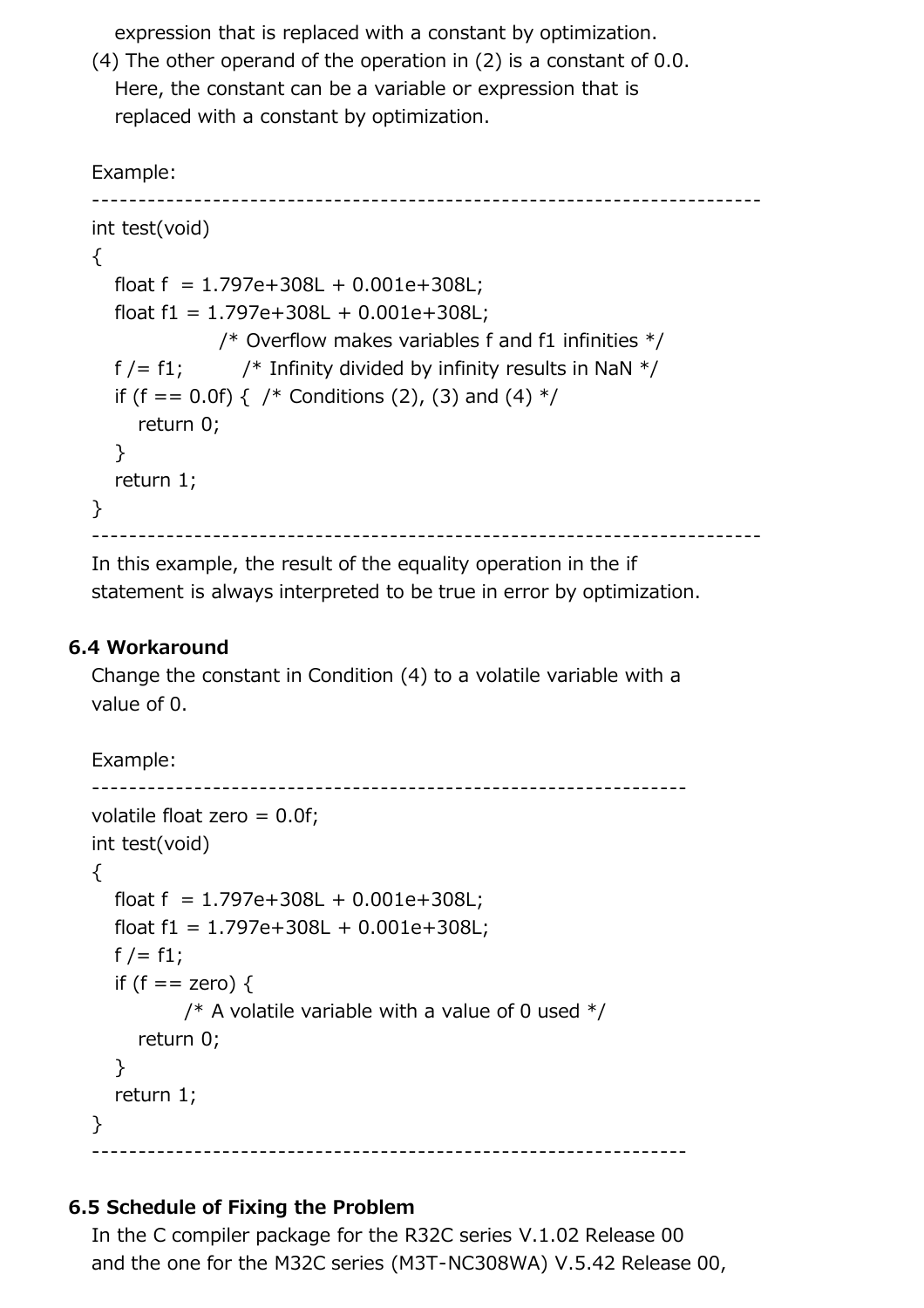we have already fixed this problem.

 In the C compiler package for the M16C series and the R8C family (M3T-NC30WA), we are fixing this problem in the next release of the V.5X product. (In V.6, the problem has already been fixed.)

## **7. Problem with Passing a Parameter of Type float to a K&R-Style (the older style) Function**

## **7.1 Products and Versions Concerned**

- C compiler package for the R32C series V.1.01 Release 00 through V.1.02 Release 01A
- C compiler package for the M32C series (M3T-NC308WA) V.1.00 Release 1 through V.5.42 Release 00A
- C compiler package for the M16C series and the R8C family (M3T-NC30WA) V.1.00 Release 1 through V.5.45 Release 01

## **7.2 Description**

 If the prototype declaration for a function taking a parameter of type double is made, the function is defined in the K&R style (the older style), and the parameter is defined as of type float, the value of the parameter cannot be referenced correctly within the function.

## **7.3 Conditions**

This problem arises if the following conditions are all satisfied:

(1) None of the following compile options is used:

```
 -fdouble_32 (-fD32)
```
-OR\_MAX (-ORM)

- -OS\_MAX (-OSM)
- (2) A prototype declaration is made for a function taking a parameter of type double.
- (3) The function in (2) is defined in the K&R style (the older style).
- (4) In the definition of the function in (3), the parameter in (2) is defined as of type float.
- (5) The first access to the parameter in (4) is a read.
- (6) In the C compiler package for the R32C series, the parameter in (4) is the third or later parameter.

Example:

```
 ------------------------------------------------------------------
 #include <stdio.h>
float func(int, int, double); /* Condition (2) */float func(x, y, f) \frac{1}{2} /* Conditions (3), (4), and (6) \frac{1}{2} int x;
 int y;
```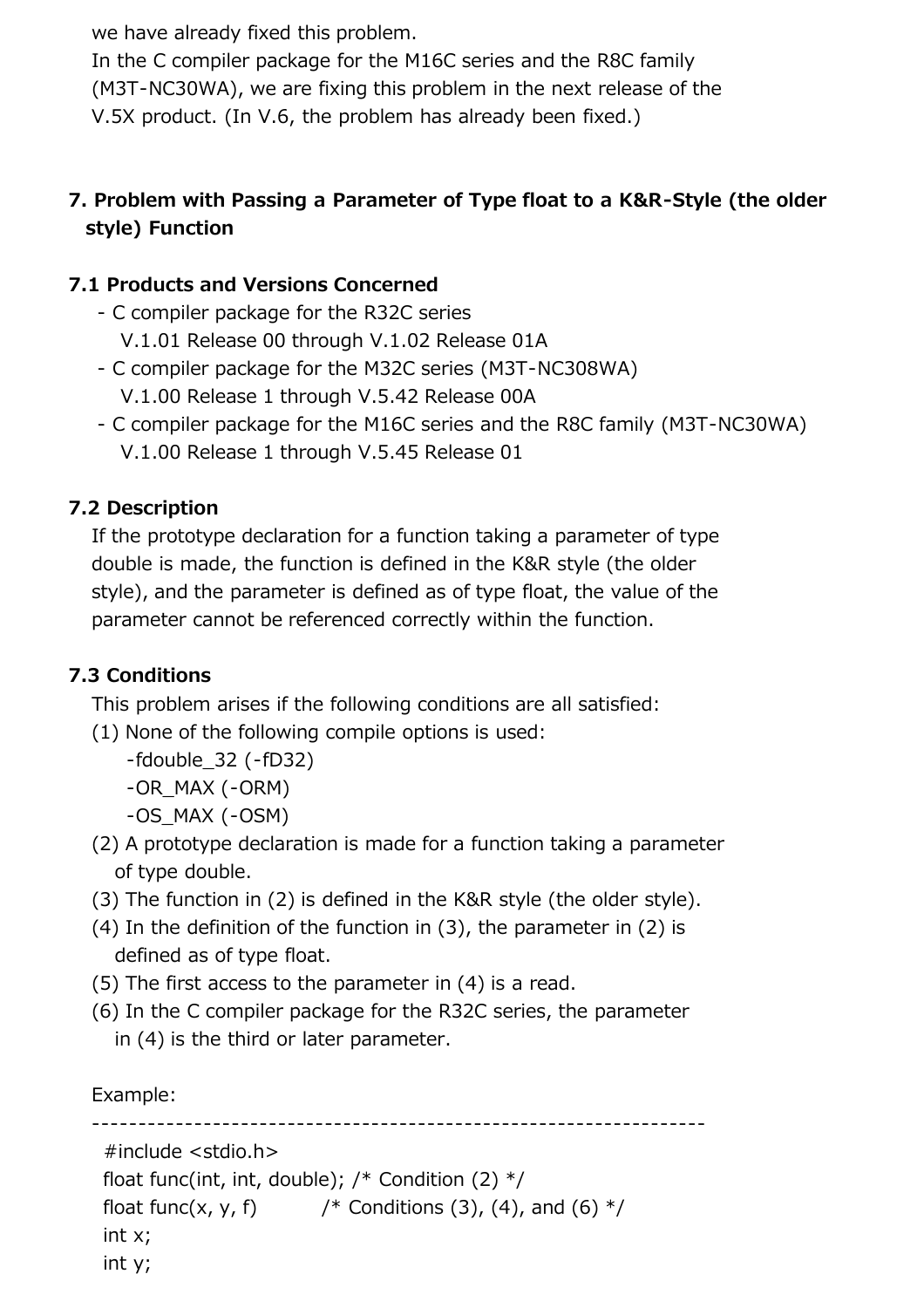```
float f; / /* Condition (4) */ {
   long z = 0;
   if (x) {
     z = 1;
    }
   return f; / Condition (5) */ }
 void main(void)
 {
   float r = \text{func}(0, 0, 1.0);
   if (r = 1.0) {
      printf("OK\n");
    } else {
      printf("NG¥n");
    }
 }
                                          ------------------------------------------------------------------
```
 In this example, the parameter declared to be of type double in the prototype declaration is converted at the entrance of the function in Condition (3) to a parameter of type float declared in the K&R-style definition. However, the parameter after conversion cannot be read.

#### **7.4 Workaround**

 Do not define the function in Condition (2) in the K&R style (the older style) but define it including a prototype.

```
 Example:
              ---------------------------------------------------------
  float func(double f) /* Defined including a prototype */
  {
 . . . . . . . . . . . . . . . . . . . . . . . . . . .
     return f;
  }
         ---------------------------------------------------------
```
#### **7.5 Schedule of Fixing the Problem**

 In the C compiler package for the R32C series and the one for the M32C series (M3T-NC308WA), we have no plan to fix this problem In the C compiler package for the M16C series and the R8C family (M3T-NC30WA), we are fixing this problem in the next release of the V.5X product. (In V.6, the problem has already been fixed.)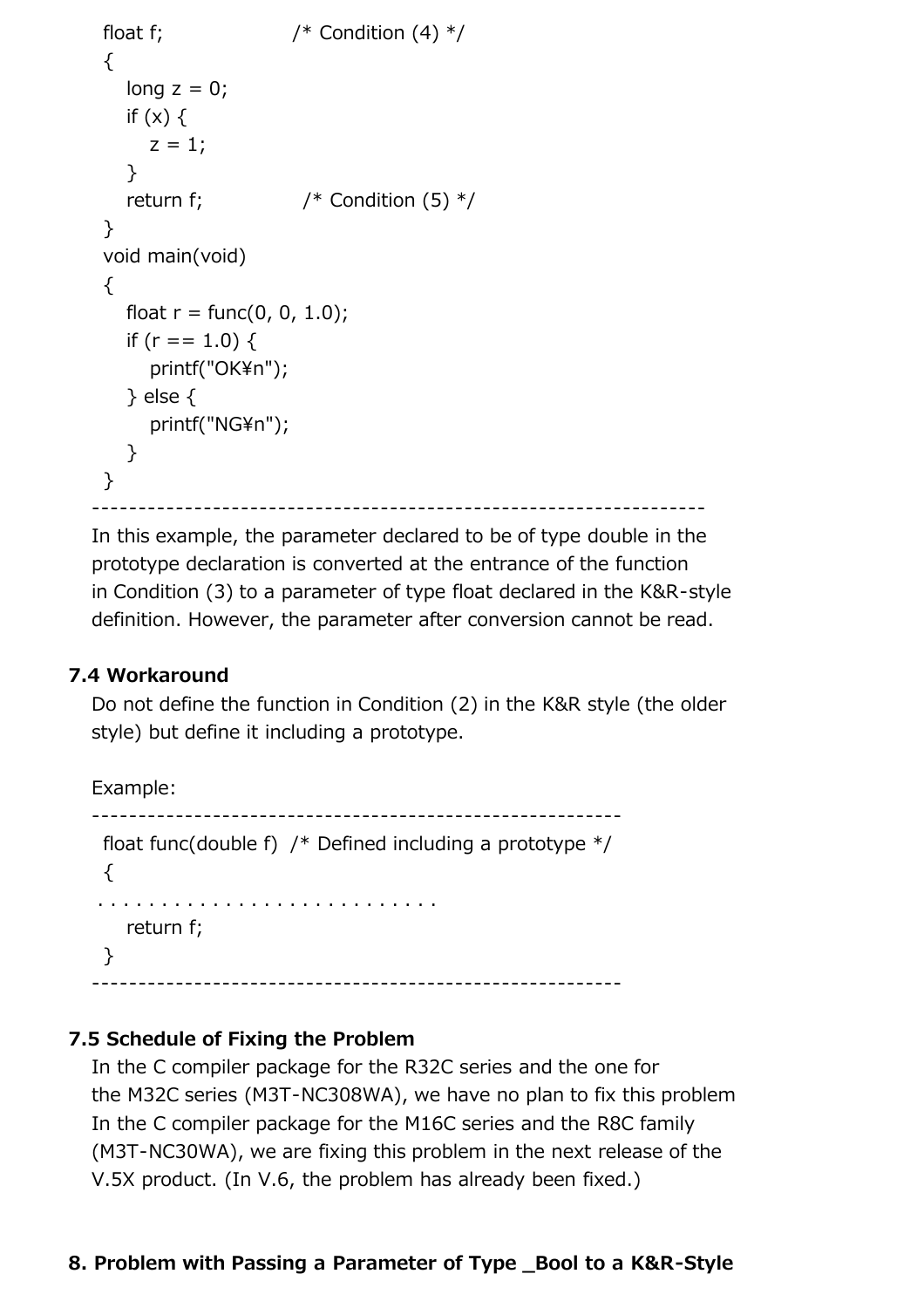## **(the older style) Function**

## **8.1 Products and Versions Concerned**

- C compiler package for the R32C series V.1.01 Release 00 through V.1.02 Release 01A
- C compiler package for the M32C series (M3T-NC308WA) V.5.00 Release 1 through V.5.42 Release 00A
- C compiler package for the M16C series and the R8C family (M3T-NC30WA)
	- V.5.00 Release 1 through V.5.45 Release 01

## **8.2 Description**

 If an even number of 2 or greater is passed as a parameter of type \_Bool to a function that has been defined in the K&R style (the older style), and a call is made to this function, the parameter cannot be converted to 1.

#### **8.3 Conditions**

This problem arises if the following conditions are all satisfied:

- (1) A function is defined in the K&R style (the older style).
- $(2)$  The parameter to the function in  $(1)$  is of type Bool.
- (3) The first access to the parameter in (2) is a read.
- (4) The argument corresponding to the parameter in (2) is an even number of 2 or greater.

Example:

```
 ---------------------------------------------------------
 #include <stdio.h>
\text{\_}Bool func(x) /* Condition (1) */
\text{Bool} x; \text{/*} Condition (2) \text{*/}\{return x; \frac{1}{2} /* Condition (3) */
 }
 void main(void)
 {
   Bool x = \text{func}(2); /* Condition (4) */
   if (x == 1) {
      printf("OK\n");
    } else {
      printf("NG\n");
    }
 }
                        ---------------------------------------------------------
```
In this example, the type of the parameter cannot be converted to \_Bool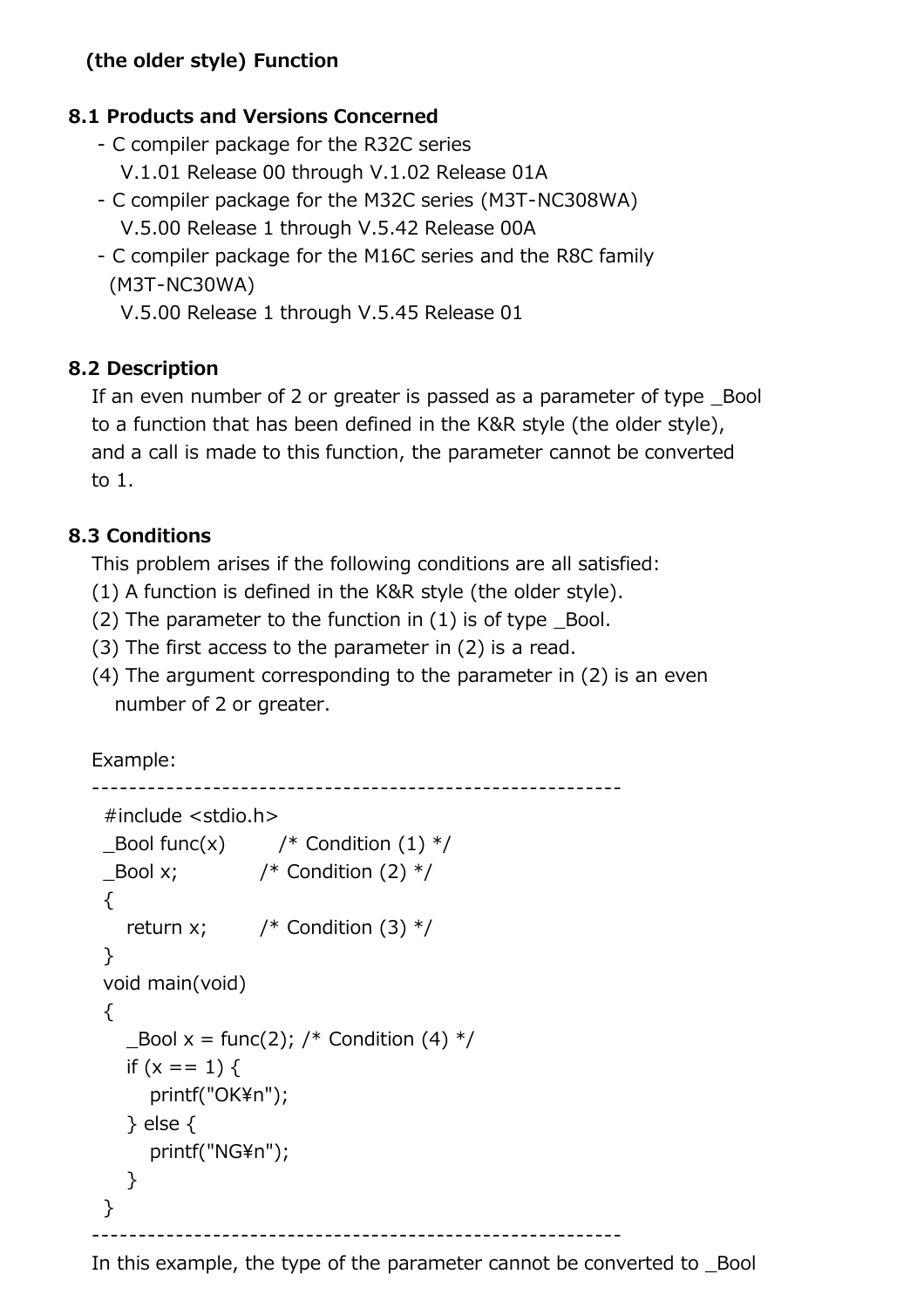at the entrance of the function in Condition (1). As a result, a value of 2 or greater is still referenced.

#### **8.4 Workaround**

 Do not define the function in Condition (2) in the K&R style (the older style) but define it including a prototype.

Example:

 --------------------------------------------------------- Bool func( Bool x) /\* Defined including a prototype  $*/$  $\{$  return x; } ---------------------------------------------------------

## **8.5 Schedule of Fixing the Problem**

 In the C compiler package for the R32C series and the one for the M32C series (M3T-NC308WA), we have no plan to fix this problem In the C compiler package for the M16C series and the R8C family (M3T-NC30WA), we are fixing this problem in the next release of the V.5X product. (In V.6, the problem has already been fixed.)

## **9. Problem with Using Signed Char as the Type of the Condition Expression**

#### **in a Switch Statement**

#### **9.1 Products and Versions Concerned**

- C compiler package for the M32C series (M3T-NC308WA) V.1.00 Release 1 through V.3.10 Release 3
- C compiler package for the M16C series and the R8C family (M3T-NC30WA) V.2.00 Release 1 through V.4.00 Release 2 and
	- V.5.10 Release 1 through V.5.45 Release 01

#### **9.2 Description**

 If the condition expression of a switch statement is of type signed char, the program may not branch to the correct case label.

#### **9.3 Conditions**

This problem arises if the following conditions are all satisfied:

- (1) The condition expression of a switch statement is of type signed char.
- (2) The switch statement in (1) satisfies any of the following:
	- (a) The minimum of the case values is -127, the maximum is 127, and between them, the case values continue in step of 1.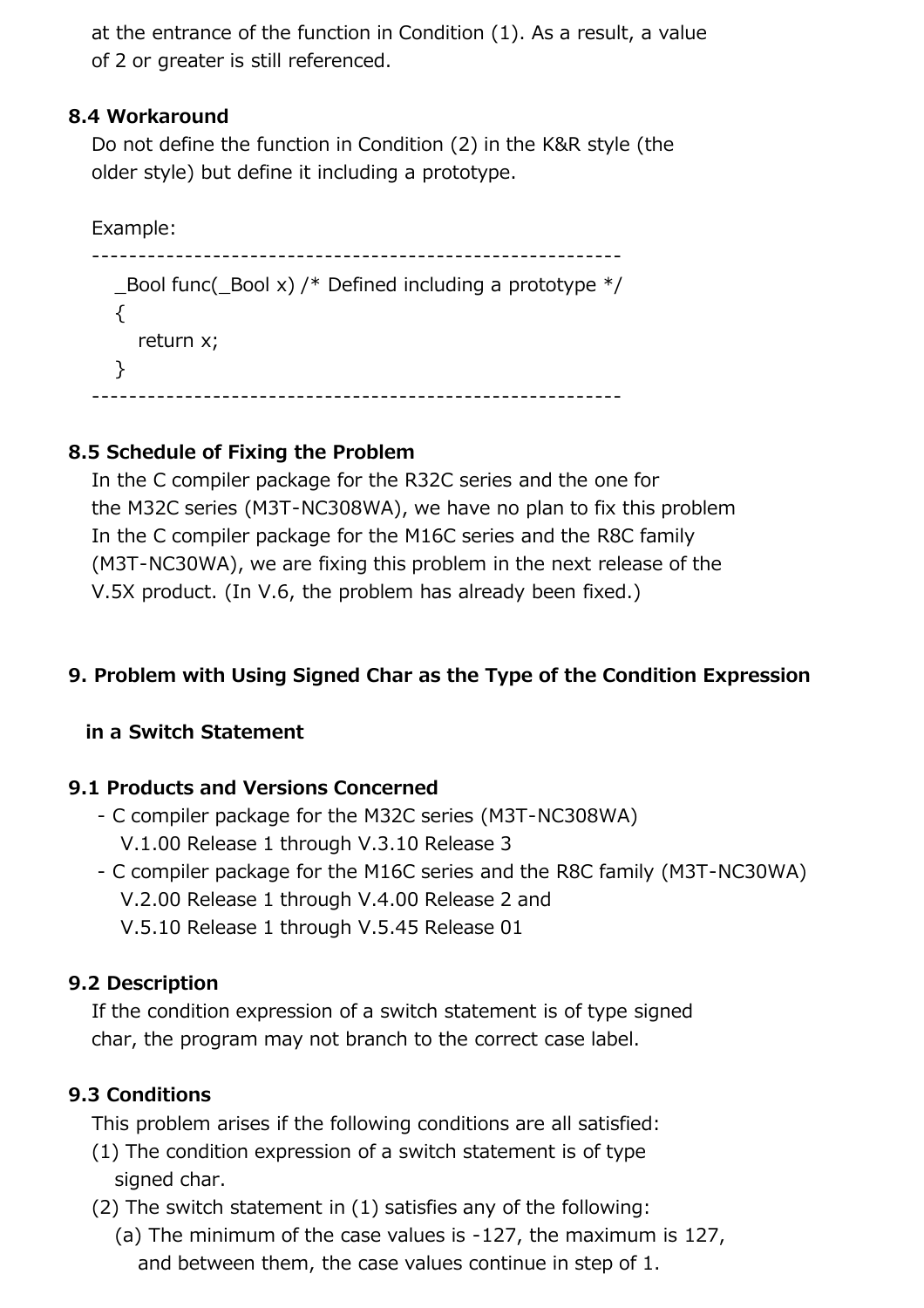- (b) The minimum of the case values is -128, the maximum is 126, and between them, the case values continue in step of 1.
- (c) The minimum of the case values is -128, the maximum is 127, and the total number of cases is 135 or greater. Here, default is not included in cases.
- (3) The value of the condition expression (1) is less than zero except when Condition (2)-(a) is satisfied, and the condition expression takes a value of -128.

Example:

```
 ------------------------------------------------------------------
 #include <stdio.h>
signed char d = -1; \frac{1}{2} /* Condition (3) \frac{1}{2} void main( void )
 {
  switch(d) { /* Condition (1) */
  case -127 : printf( "NG[-127]\*n"); break; /* Condition (2)-(a) */
 . . . . . . . . . . . . . . . . . . . . . . . . . . . . . .
  case -1 : printf( "OK\n"); break;
 . . . . . . . . . . . . . . . . . . . . . . . . . . . . . .
  case 127 : printf( "NG[127]\m"); break; /* Condition (2)-(a) */ }
 }
    ------------------------------------------------------------------
```
 In this example, the program branches to default because the value of the case label to be branched is zero-extended when it is converted to the number of the corresponding element in the branch table.

#### **9.4 Workaround**

Cast the condition expression in Condition (1) to int.

Example:

```
 ------------------------------------------------------------
 #include <stdio.h>
signed char d = -1;
 void main( void )
 {
  switch((int)d) { /* Cast to int */
   case -127: printf( "NG[-127]\*n"); break;
  . . . . . . . . . . . . . . . . . . . . . . . . . . .
  case -1 : printf( "OK\n", d); break;
  . . . . . . . . . . . . . . . . . . . . . . . . . . .
  case 127: printf( "NG[127]\n*n"); break;
    }
 }
```